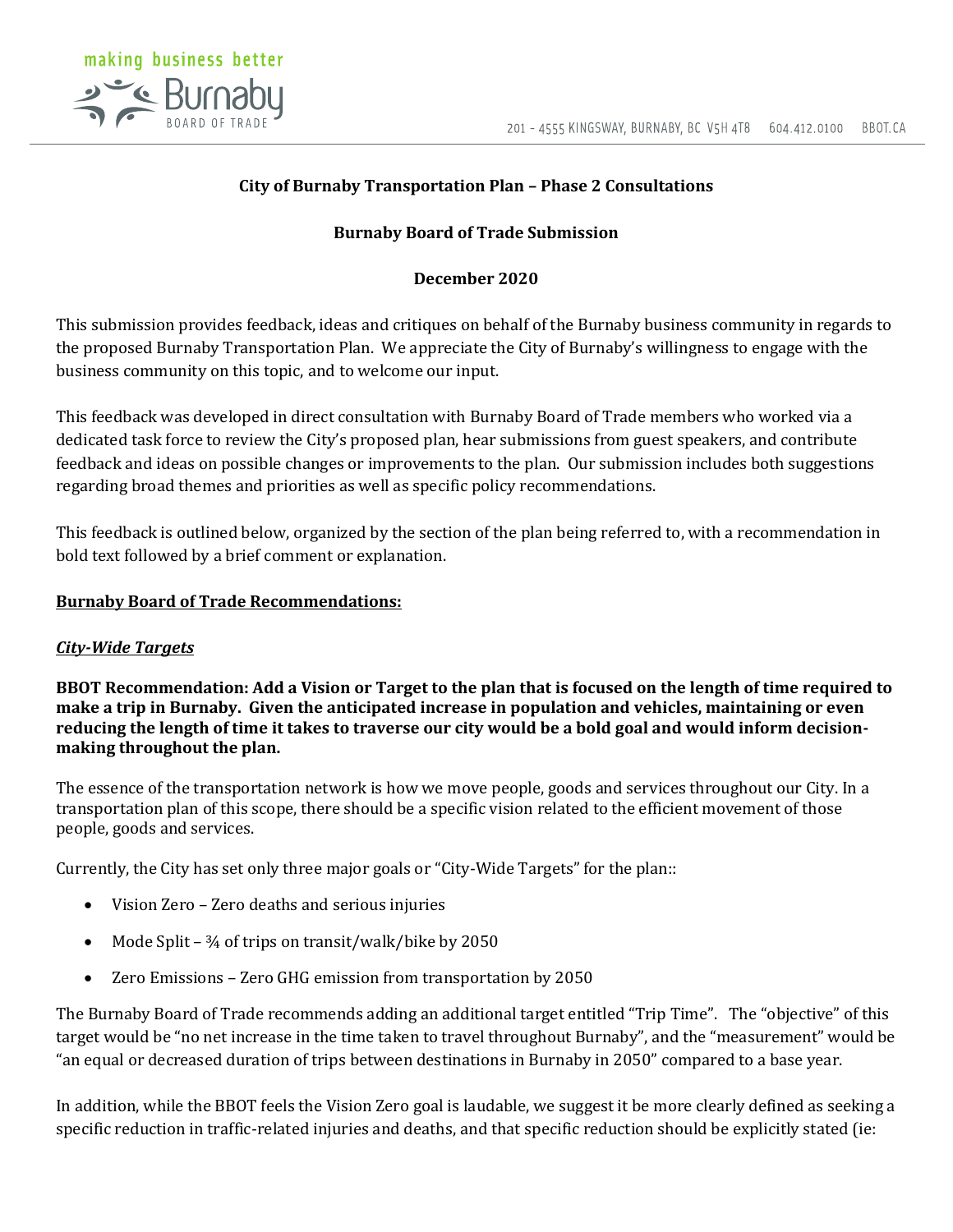

10% reduction in transportation-related fatalities and serious injuries). We feel this would encourage changes that improve safety whilst not unduly negatively impacting the efficiency of the transportation network.

#### *Proposed Policies - Land Use, Public Realm and Transportation*

#### **BBOT Recommendation: Facilitate the Creation of More "Complete Communities" that accommodate population growth but limit need for commuting through expanding gentle density (re: policy 2.0)**

To address congestion, it is useful to look at the motivations that lead to driving, including the need by residents for convenient access to the goods and services they need in their everyday lives.

As the City accommodates continued population growth, a goal should be to update community plans to facilitate the creation of more "complete communities" outside of the major town centres and already-defined areas. A goal of this action would be to encourage the development of multi-use communities with increased availability of key goods and services inside the neighbourhood which decreases the need for inter-community travel.

To achieve this, the BBOT recommends adding gentle density outside of the major town centres should be encouraged and facilitated by the City. This increased gentle density should be focused along existing transit corridors and major thoroughfares, and around Burnaby's post-secondary institutions, but outside of the existing four town centres and SkyTrain station neighbourhoods

## **BBOT Recommendation: Protect and Preserve Industrial Lands (re: policy 2.0)**

As Burnaby grows development should not be allowed to encroach upon industrial lands. Industrial lands are already in very limited supply, and we cannot allow for their conversion to housing or other, non-industrial uses.

Not only vital for our economic future -- almost one-quarter of all Metro Vancouver jobs are housed on industrial lands -- preserving industrial lands locally limits the use of the transportation network to service those lands. If we allow industrial lands to be moved further afield there will be an increase in the kilometres driven by both employees travelling to those sites and by trucks delivering and picking up materials, goods and products.

We encourage Burnaby to work with other municipalities in the region, (through Metro Vancouver and bodies such as its Industrial Lands Strategy Task Force) and with the province where appropriate, to develop strategies to preserve existing industrial lands.

#### **BBOT Recommendation: Support Mobility Pricing If Based on BBOT's 7 Principles (re: policy 7.0)**

Transportation demand management measures like mobility pricing can be an effective way of spreading out demand and maximizing the capacity of our finite road network, and likely need to be a part of our long-term transportation strategy. However, the Burnaby Board of Trade only supports mobility pricing efforts that meet the following 7 principles, and we recommend the City of Burnaby adopt these principles as well:

- Focuses on mitigating congestion
- Is revenue neutral and not a net new revenue generator
- Allows for time of day incentives
- Is applied regionally
- Mitigates the cost on businesses and goods movement
- Is open to future technology
- Is transparent and accountable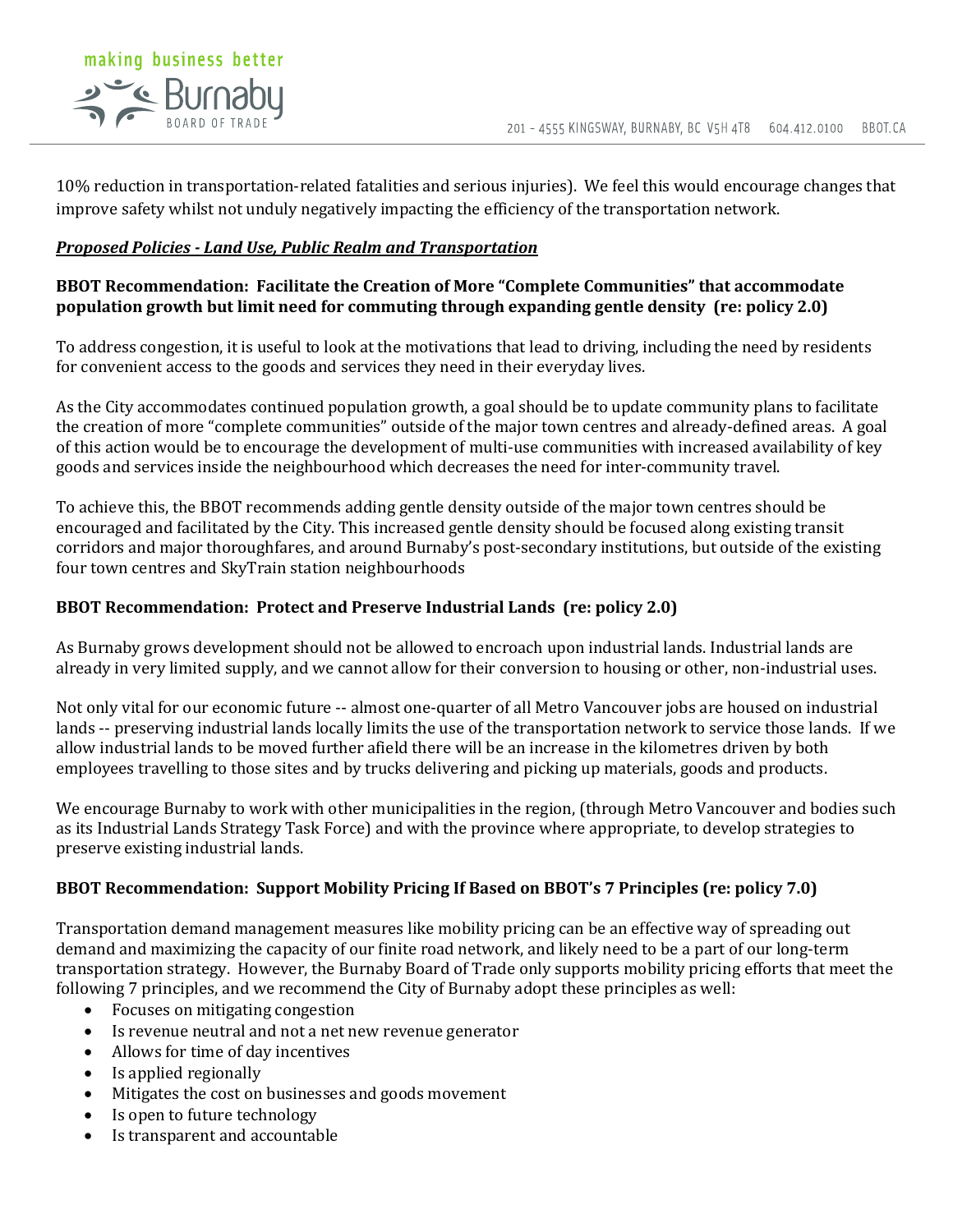#### **BBOT Recommendation: City of Burnaby to be more aggressive in pursuing and adopting technology to improve transportation (re: policy 8.0)**

We encourage the City of Burnaby to be open to new technologies and to actively pursue technological solutions that can assist in improving the efficiency of our transportation network. With appropriate due diligence, Burnaby can be a leader in adoption of transportation technology in the future.

For example, utilizing 'Big Data' to analyze traffic patterns and road usage can unlock hidden capacity and efficiencies in our limited road network. By integrating this type of technology into our traffic system, both historical and real-time data could be used to identify areas where traffic signals can be changed to maximize traffic flow.

#### **BBOT Recommendation: Better understand the impacts of ride hailing services on congestion and road use, and develop ways to mitigate any negative impacts (re: policy 8.0)**

Ride-hailing services represent an innovative market shift, offering consumers more choices, flexibility and value. However, the experience of some cities suggest ride-hailing can have negative impacts on congestion and transituse. The Burnaby Board of Trade supports ride-hailing but also recommends the City of Burnaby work to understand its impacts and develop ways to mitigate any negative unintended consequences.

#### *Proposed Policies – Public Transit*

## **BBOT Recommendation: Endorse and build the Burnaby Mountain Gondola (re: policy 1.0)**

The BBOT urges the City to work with Translink to fully support and build the Burnaby Mountain Gondola project. This project will provide years of clean, safe, and reliable transportation up and down Burnaby Mountain, allowing for the full maturation of both Simon Fraser University and the UniverCity community. The route chosen should be the one that provides the fastest service and greatest capacity against the current bus options.

#### **BBOT Recommendation: Create more amenities along transit routes to make transit use safer, cleaner and more enjoyable (re: policy 2.0)**

The Burnaby Board of Trade believes that transit needs to be comfortable and safe in order to be appealing enough to convince drivers to switch modes. Technological improvements (public wi-fi, digital wayfinding and scheduling) coupled with physical improvements (better shelters, new washroom facilities) will serve to make transit use more appealing to commuters and current vehicle users and assist in converting drivers to transit users.

#### **BBOT Recommendation: Allow for more commercial opportunities in and around transit infrastructure to increase the appeal of using transit and create economic opportunities for businesses. (re: policy 2.0)**

Creating more opportunities for food, retail and service providers in and around transit will also allow transit users to access those goods and services easily while using the transit network and avoid making separate trips, possibly by vehicle. For example, the ability to pick up a few grocery items at or near a SkyTrain station will prevent a separate vehicle trip to the store later on. This also will serve to create more commercial opportunities for Burnaby businesses.

#### **BBOT Recommendation: Keep the cost of transit low and competitive to encourage people to use is into the future, and study the impacts of transit fare pricing on usage (re: policy 4.0)**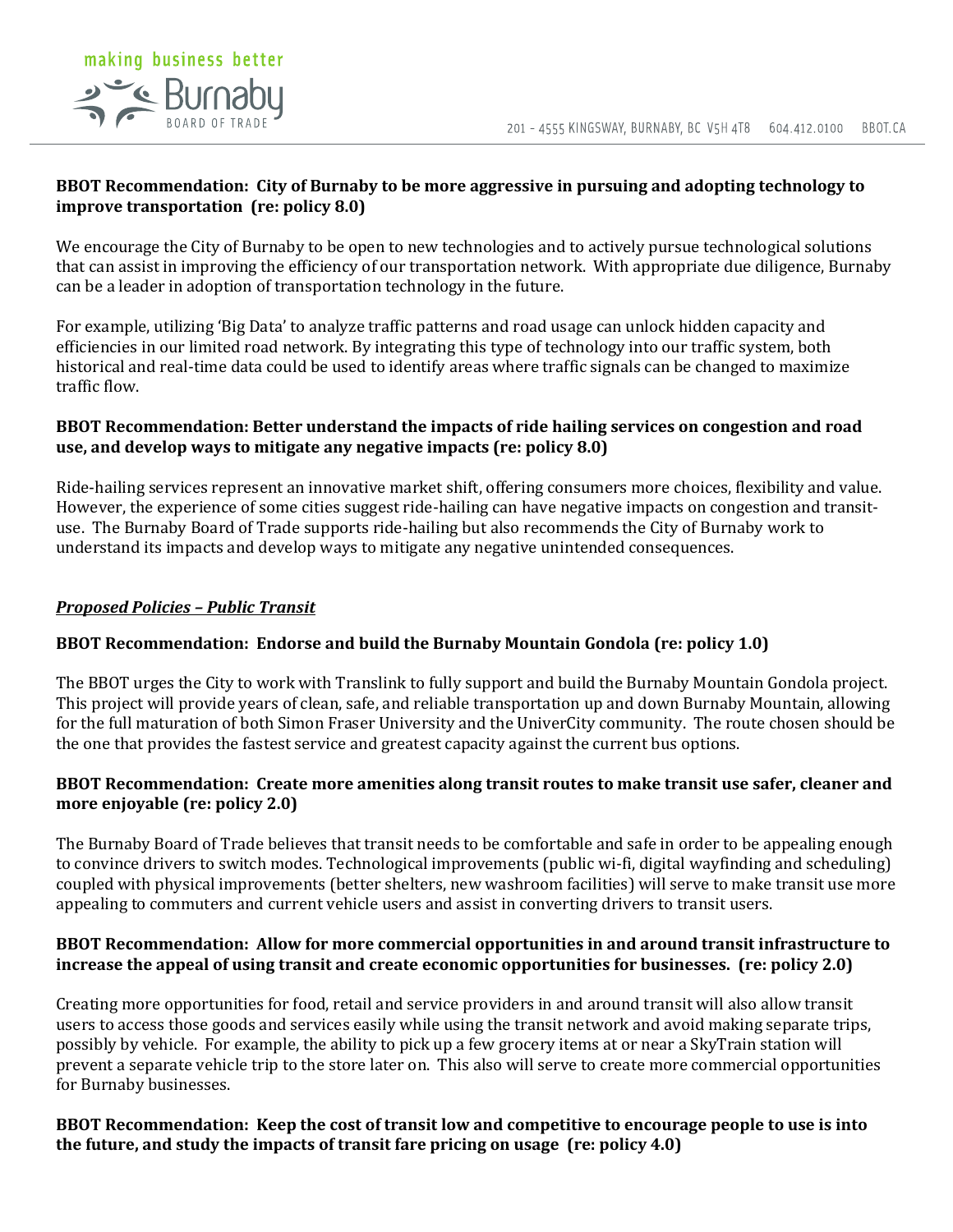

The economics of public transit versus driving must make sense, and keeping fares low is an important component of that. The demand for transit is elastic, particularly for those with vehicular alternatives. Fare increases and the percentage of funding sought from fare revenue should be considered in light of how they may impact the decision to use transit by these types of users. The City of Burnaby should, either on its own or in concert with Translink and other governments, study the impacts of price on transit usage to determine possible initiatives to increase ridership through price signals.

#### *Proposed Policies – Goods and Services Movement*

#### **BBOT Recommendation: Embrace Burnaby's role as part of a port, airport, and border region. (re: policy 1.0)**

The Metro Vancouver region is a port, airport and border region, and therefore the movement of goods in and through Burnaby is an integral part of our local, provincial and national economy. This responsibility to the broader province and country has many potential economic benefits, but also its own challenges. However, the Burnaby Board of Trade believes we must philosophically embrace our place in this broader supply chain.

## **BBOT Recommendation: Support and invest in ways to remove at-grade rail crossings in the city. (re: policy 1.0)**

50 train cars travel through our city each and every day as part of the essential movement of goods. To support this important mode of goods movement, we recommend the City proactively look to support and facilitate projects that remove at-grade rail crossings. For example, the BBOT strongly supports the proposed Holdom Overpass and sees this as an example of a smart solution to potential rail-traffic conflict.

#### **BBOT Recommendation: Implement an app-based method of reporting road damage or other infrastructure barriers to the movement of goods. (re: policy 1.0)**

The Burnaby Board of Trade recommends the City of Burnaby launch an app-based method by which road users can report hazards, damage and other challenges to goods and services movements to allow for expedited amelioration by the City. By creating an app-based method for reporting pot holes, flooding, malfunctioning traffic signals, or other infrastructure concerns, the City can 'crowd source' real-time data about the efficiency of the road network to minimize disruptions.

#### **BBOT Recommendation: Support short-haul and last-mile goods movement by creating more curbside parking dedicated to commercial goods movers**. **(re: policy 1.0)**

Curbside parking is key to the movement of goods within the city. The Burnaby Board of Trade would welcome the creation of a greater number of curbside parking spots explicitly for short-term commercial use. As the City's public realm design standards are rolled out across the City, this may create opportunities to create these new dedicated spots, allowing businesses which offer delivery to more efficiently serve their customers.

## **BBOT Recommendation: Ensure policies and regulations related to trucking and goods movements are aligned with neighbouring jurisdictions and provincial standards (re: policy 1.0)**

The Burnaby Board of Trade recommends Burnaby continue work to ensure Burnaby's rules and regulations regarding weight limits for trucks, speed limits, truck routes, etc. are harmonized with the surrounding cities. In addition, these regulations should be aligned with municipalities along key transportation corridors throughout BC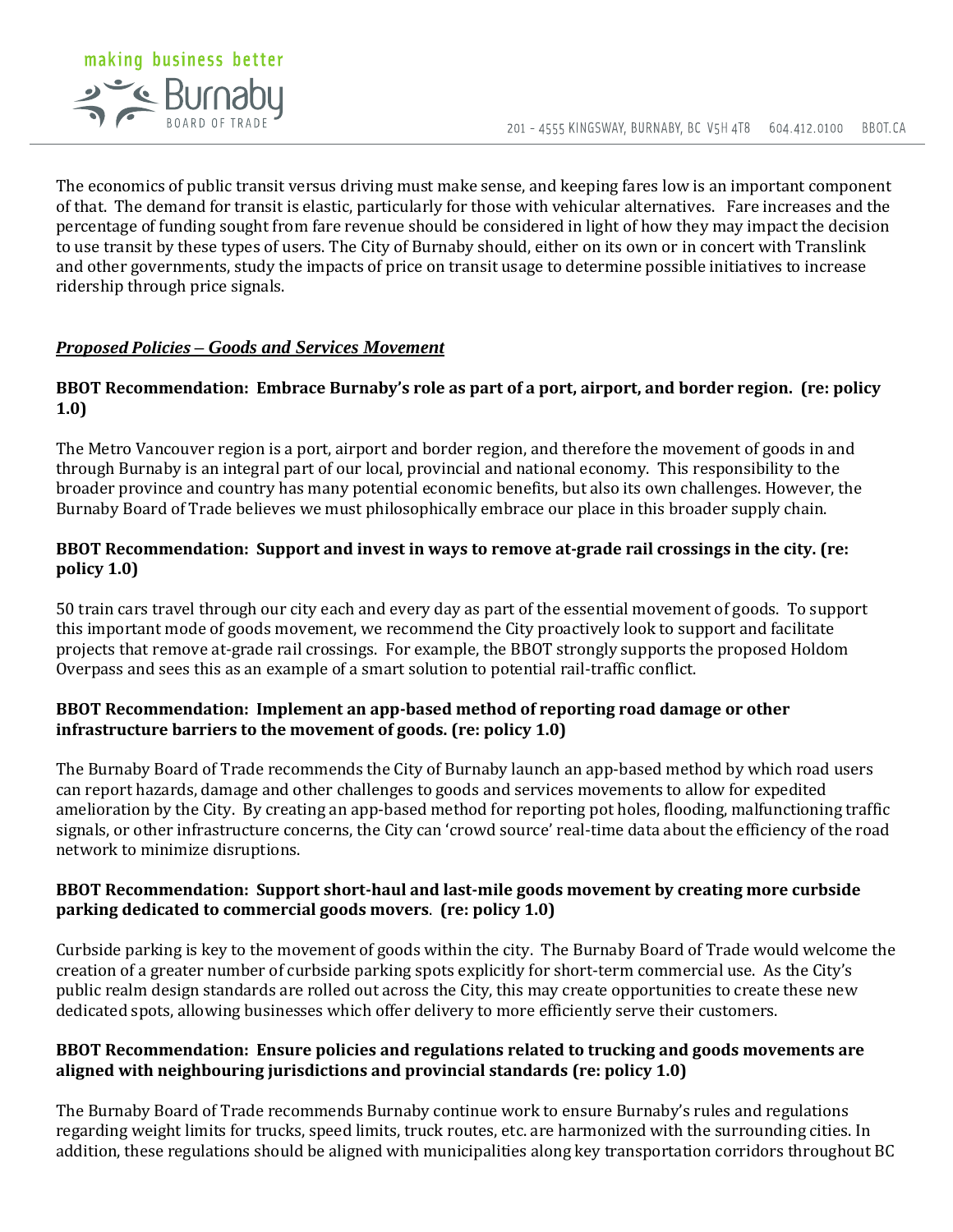

to allow for easier movement throughout the region and province, and to and from major infrastructure (ports, highways, airports, borders).

## **BBOT Recommendation: Be open to new technologies or practices that will increase efficiencies in goods movement. (re: policy 2.0)**

Over the coming years, new technologies or practices such as drone delivery, autonomous trucks, or greater use of long combination vehicles, will allow for safer, greener and more efficient goods movement---but only if local governments and regulatory authorities embrace and allow them. The Burnaby Board of Trade recommends the City be open to embracing these changing technologies and practices, and look to find ways of integrating them into the existing transportation framework quickly.

## **BBOT Recommendation: Create policies at the City that support environmental sustainability in the trucking industry. (policy 2.0)**

Trucking is an essential part of goods movement, but this aspect of our transportation network makes a significant contribution to our carbon and other greenhouse gas emissions. The Burnaby Board of Trade recommends the City plan to support the efforts of the trucking industry to increase sustainability by adopting supportive policies itself.

Such actions at the City level may include:

- Supporting dialogue around the consumer's desire for inexpensive, fast shipping of items purchases online, as this consumer shift e-commerce will lead to greater numbers of trucks on City streets. Any proposed solution to this concern, however, must market and consumer driven as opposed to regulatory.
- Embed sustainability into the City's procurement policy specifically as it relates to clean, sustainable trucking, encouraging and incentivizing operators to adopt cleaner technology
- Investigate allowing truckers with electric-powered engines to have greater weight allowances on roads to mitigate for the increased weight of those more-sustainable engines. Without such an allowance, a scenario may exist whereby electric trucks face an economic disadvantage as they will be able to carry less cargo
- Explore planning for where the trucking industry will be allowed to park its vehicles when not in use within the City, and explore supporting EV charging stations in those locations
- Support the creation of more incentives to drive fleet conversion of more efficient vehicles

# **BBOT Recommendation: Reduce the numbers of delivery vehicles required to be on the road network by facilitating "delivery lockers" in and around transit infrastructure. (re: policy 3.0)**

The Burnaby Board of Trade posits that creating more delivery drop points, such as "delivery lockers" at common hub locations will reduce the number of delivery vehicles making trips to the doorstep. Locating these drop points along transit infrastructure specifically will allow transit users to pick up items purchased online and prevent individual delivery trips to their home address by allowing businesses to deliver to a central hub. The Burnaby Board of Trade recommends the City to work with Translink to investigate this potential delivery solution.

## *Proposed Policies – Driving*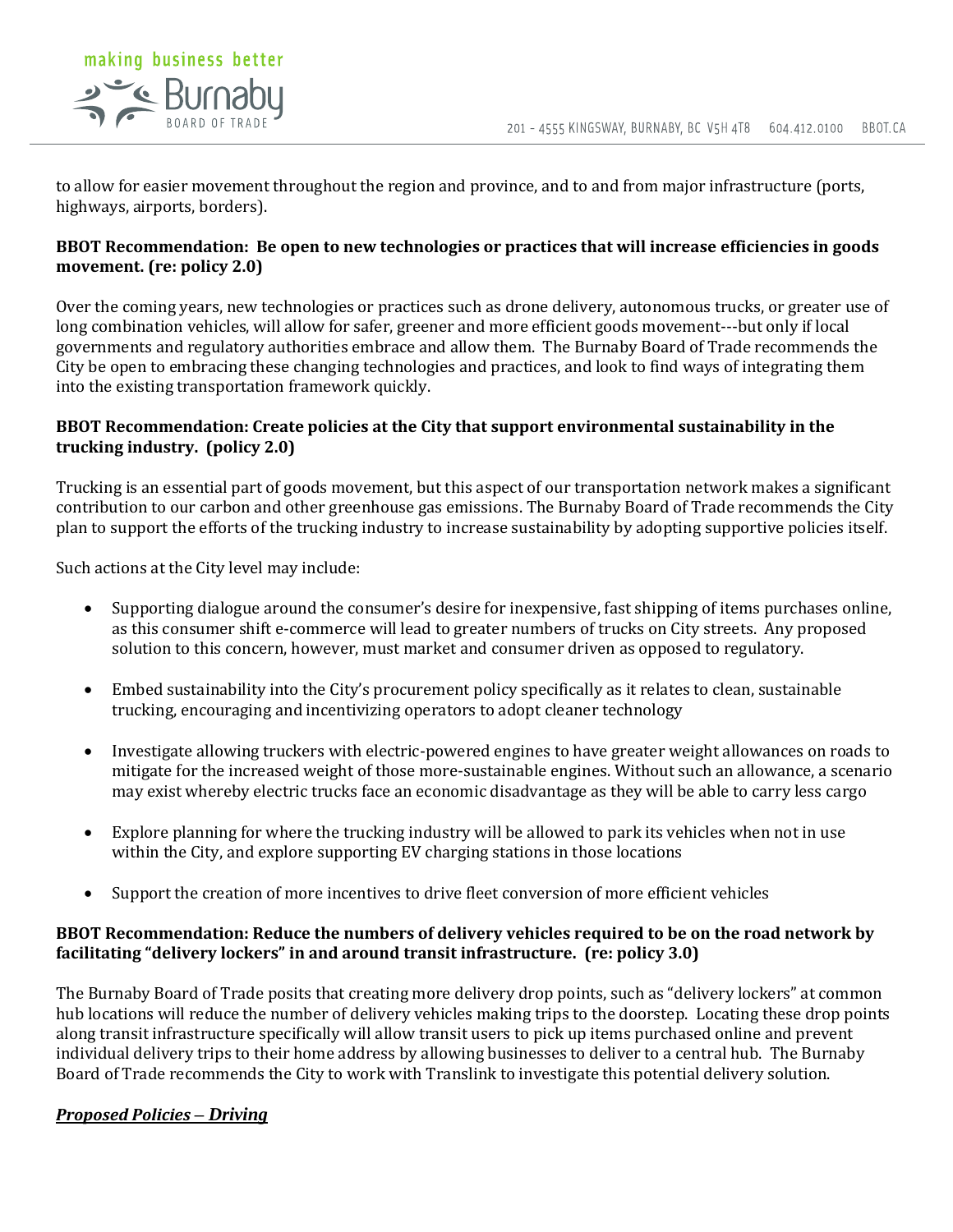# making business better Se Burnaby

## **BBOT Recommendation: Improve on the existing road network by addressing the lack of North-South routes. (re: policy 1.0)**

The Burnaby Board of Trade understands the road network is finite and it is generally accepted that you cannot address congestion through simply adding capacity. However, while there are limited opportunities to increase road capacity or to build new roads, that does not mean there are no opportunities at all.

In Burnaby, there is a clear need for increased North-South road capacity and long-term planning and land-use decisions should be made to recognize and address this. Road improvements and expanded road capacity along major corridors such as Boundary Road, Willingdon Avenue, and North Road are needed, and net, new North-South connections should be added to the road network. The Burnaby Board of Trade would welcome further opportunity to engage with the City in identifying those key corridors in need of capacity improvements.

# **BBOT Recommendation: Implement traffic design measures that address capacity and maximize traffic flow such as turning lanes, optimized signal timings, more efficient pedestrian crossings, and roundabouts. (re: policy 2.0)**

With a finite road network, every effort must be made to maximize its efficiency. Physical design measures such as increasing roundabouts and creating dedicated turning lanes will allow for greater traffic flow and should be prioritized. Where the City has implemented these recently (such as Still Creek Drive) the results have been promising.

Technical improvements can also maximize traffic flow. As mentioned elsewhere in our recommendations, better use of technology can allow for increased efficiencies in the traffic signal network. Traffic signal optimization has been shown in other cities to reduce congestion and reduced fuel consumption and related greenhouse gas emissions.

# **BBOT Recommendation: Protect availability of parking for businesses, particularly those made available for retail consumers. (re: policy 2.0)**

The availability of parking does have an impact on travel behaviour, but it also has significant impact on economic activity and on the viability of businesses. Parking availability, particularly that for businesses, must be managed carefully.

The Burnaby Board of Trade sees limiting parking spots as a blunt tool for discouraging auto ownership and use, and see many potential negative repercussions for our business community. A lack of parking spaces, especially in areas with limited transit availability, makes it difficult for businesses to attract both customers and employees, for example.

Parking can be used to encourage economic activity, build community and actually limit driving. The public parking lots in the Burnaby Heights represents a good example of this. These parking lots support the customer base required for the retail businesses to thrive, and in turn those retail businesses create a district that is highly walkable (once you are there). While these lots do facilitate driving to the area, that one vehicle trip can accommodate a shopping trip, a restaurant visit, a service appointment, etc. – all of which can be done on foot and otherwise would have necessitated multiple vehicle trips.

The BBOT supports market-driven reductions in parking requirements for major residential or mixed-use developments --- if there is genuinely less vehicle ownership there is no need to invest in building spots that will remain vacant --- but this must be balanced with the needs of the surrounding business community, both current